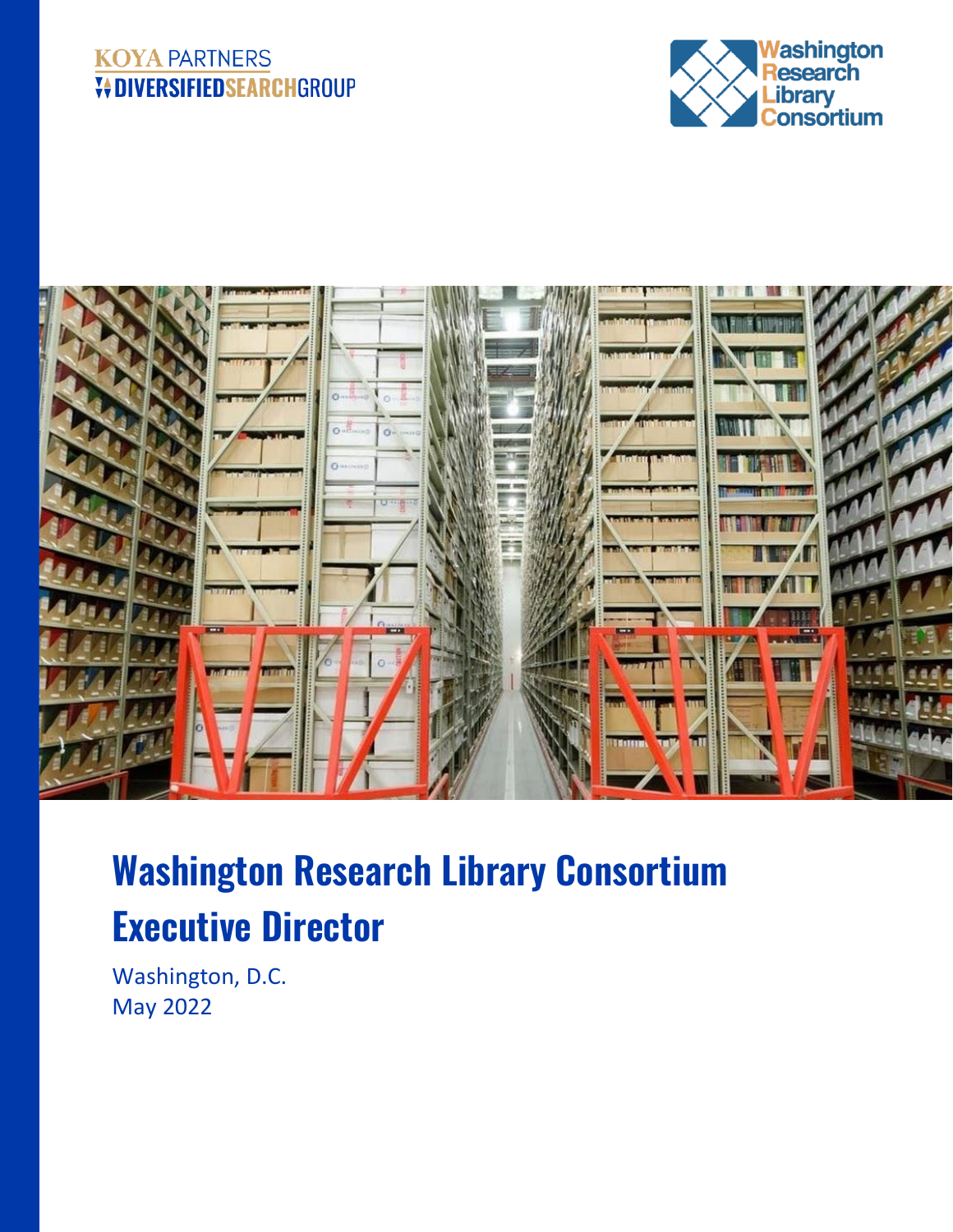

## **Executive Director**

#### Washington Research Library Consortium Washington, D.C.

The Washington Research Library Consortium (WRLC) seeks a dynamic, creative Executive Director (ED) to provide innovative and thoughtful leadership and to advance the mission of this member-driven not-for-profit organization composed of nine libraries in the greater Washington, D.C., metropolitan area. The WRLC supports and enhances the library and information technology services of its member universities, enabling the success of learning and scholarship by: creating coordinated collections, creating a robust infrastructure for ease of discovery and access, ensuring the long-term preservation of physical and digital information resources, supporting emerging information technologies and information management, and sharing expertise across the consortium and beyond.

This leader partners with consortium libraries to maximize opportunities for resource sharing, collaboration, and advocacy. This leader has an entrepreneurial spirit and shows a strong commitment to exploring all ideas that are brought to the table. The Executive Director will have the opportunity to work with a talented team and a board that is committed to the sustainability and vibrancy of the WRLC as a vital and reliable resource.

### About Washington Research Library Consortium

The Washington Research Library Consortium (WRLC) was established as a non-profit 501 (c)(3) organization in 1987 to support and enhance the library and information services of universities in the Washington, D.C. metropolitan area. It aims to do this through expanding coordination of a cooperative network between different research libraries in and around Washington. Major services provided include information technology supporting library operations and resourcesharing, access to online resources, technologies to support digital collections and share campus scholarship, and offsite storage that supplements the valuable space in campus libraries.

WRLC provides mission-critical services to its current member universities which represent a range of private and public schools in and around the Washington, D.C. area:

- American University
- The Catholic University of America
- Gallaudet University
- George Mason University
- Georgetown University
- George Washington University
- Howard University
- Marymount University
- The University of the District of Columbia

koyapartners.com | info@koyapartners.com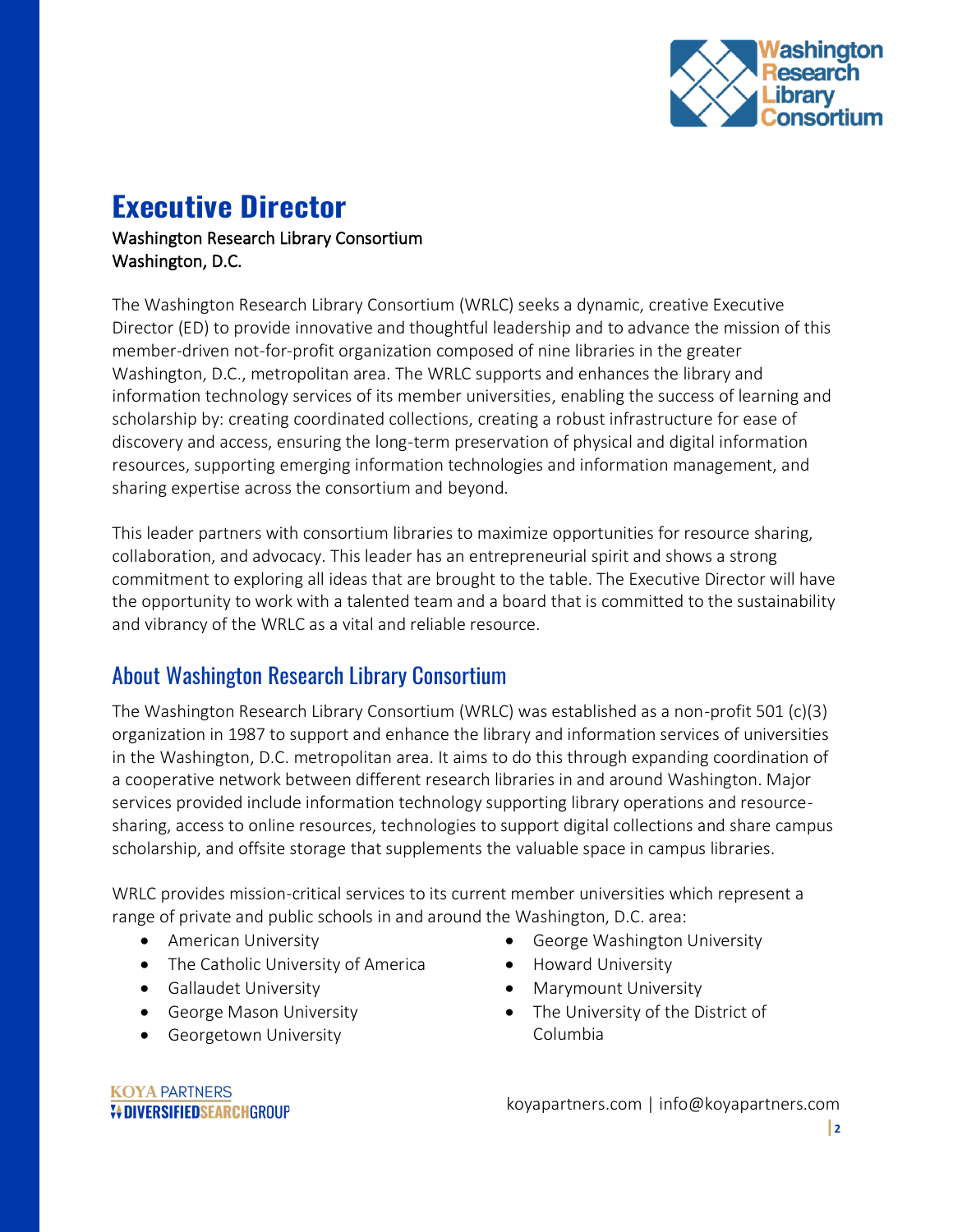#### **KOYA PARTNERS VOIVERSIFIEDSEARCHGROUP**



#### Governance

The Board of Directors meets quarterly and consists of thirteen directors. Board Members are typically the officer that has responsibility for the member library or other University official designated. The Board has standing committees that include an Executive Committee, a Finance Committee, a Library Directors Council, and a Council of Presidents.

For more information on WRLC Governance, please read [here.](https://www.wrlc.org/governance)

For more information on the Washington Research Library Consortium please visit their [website.](https://www.wrlc.org/)

### The Opportunity

The Executive Director (ED) leads the Washington Research Library Consortium (WRLC), a financially healthy, member-driven not-for-profit organization that supports and enhances the library and information services of its member universities through coordinated collections, a robust infrastructure for discovery and access, long-term preservation of information resources, and sharing expertise.

Reporting to the WRLC Board of Directors, the ED is responsible for the overall success of the WRLC by providing the leadership to achieve its vision and mission, including advancing the consortium on behalf of its member institutions. The ED collaborates and communicates with the WRLC leadership team, the Board of Directors, the Library Directors Council, and other groups to develop and implement its strategic initiatives. The ED builds relationships with other library consortia to create opportunities to innovate beyond best practices and provides leadership of the WRLC staff to ensure efficient and effective financial stability, administrative oversight, information technology, and library services.

The ED creates synergies among the partner universities, providing proactive, responsive, and cost-effective access to shared information resources, services, and expertise. Recent initiatives that support all partners include extensive work in promoting creation and adoption of open educational resources (including partnership with the Open Textbook Library) and exploration of consortia-wide options for controlled digital lending. On-going activities include active participation with the Rosemont Shared Print Alliance and the Partnership for Shared Book Collections, shared collection analysis using Gold Rush, exploration of digital collections platforms, evaluation of collection practices for the WRLC Shared Collections Facility, and exploring and implementing ways to take full advantage of Alma and Primo VE, Ex Libris's Cloud-Based Library Services Platform and discovery service. Additional opportunities that would benefit from the ED's experience include consideration of membership models and levels; evaluating the organization structure and best use of personnel talent; and exploration of library resource vendor arrangements.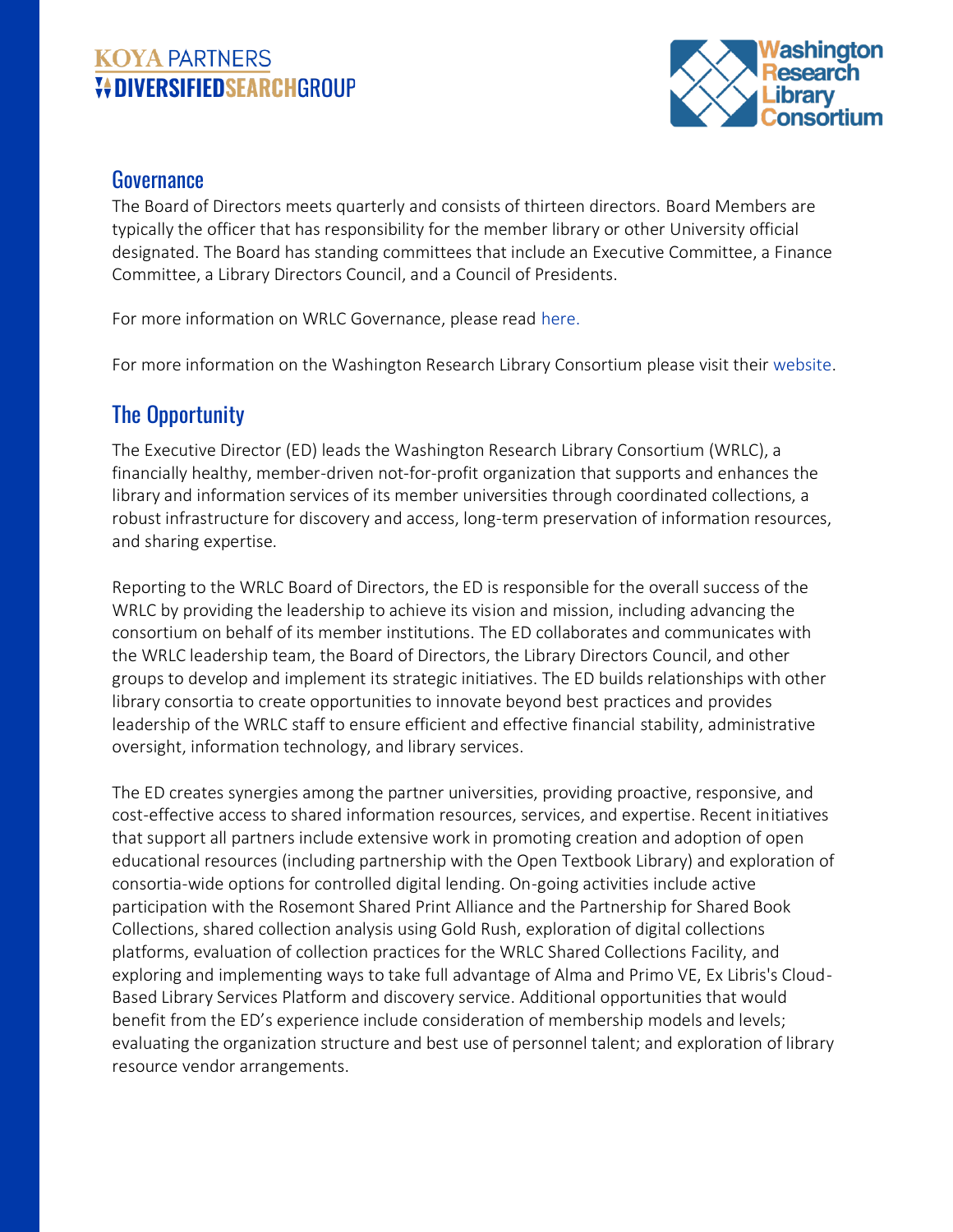

The Executive Director should demonstrate understanding of the power of libraries and education to create an inclusive, informed, prosperous, and just society. The Executive Director is supported by a highly experienced team of 18 staff headquartered in Upper Marlboro, Maryland; an engaged Board of Directors and Library Directors Council; and active WRLC committee participation of 600+ library professionals across nine universities. The position currently has three direct reports: Director of Finance and Administration, Director of Information Technology, and Director of Library and User Services. Revenues in fiscal year ending June 2021 were \$6.7 million.

In collaboration with the WRLC Board of Directors, the Library Directors Council, and the Steering Committee, the ED provides comprehensive strategic and operational leadership for the WRLC, prepares plans and presents recommendations to the Board, coordinates the activities of the Consortium, and directs the employees of the WRLC charged with carrying out the work of the Consortium. The ED's responsibilities include:

- Lead visioning and future strategic direction and planning for the WRLC, inspiring innovation, creativity, and collaboration among stakeholders on shared initiatives, while appreciating the varied strengths and unique qualities of member institutions.
- Manage the activities of various WRLC boards, committees, and task forces.
- Provide decisive leadership, while being future focused and adaptive to emerging initiatives, technologies, and services.
- Communicate the activities, services, and value of WRLC to diverse stakeholders at partner universities and to outside organizations.
- Build and strengthen relationships with other consortia to create and enhance thought partnerships and opportunities to leverage resources.
- Promote equity, diversity, and inclusion in WRLC's services, programs, and collections.
- Oversee operations of the Shared Collections Facility located just outside of Washington, D.C.
- Develop, plan, and implement assessment activities for WRLC operations and initiatives.
- Maintain a sound financial position through fiscal planning, budget management, strategic prioritization, and negotiating for shared services and resources.
- Provide leadership and management oversight of the WRLC central office staff, in a positive, growth-mindset environment.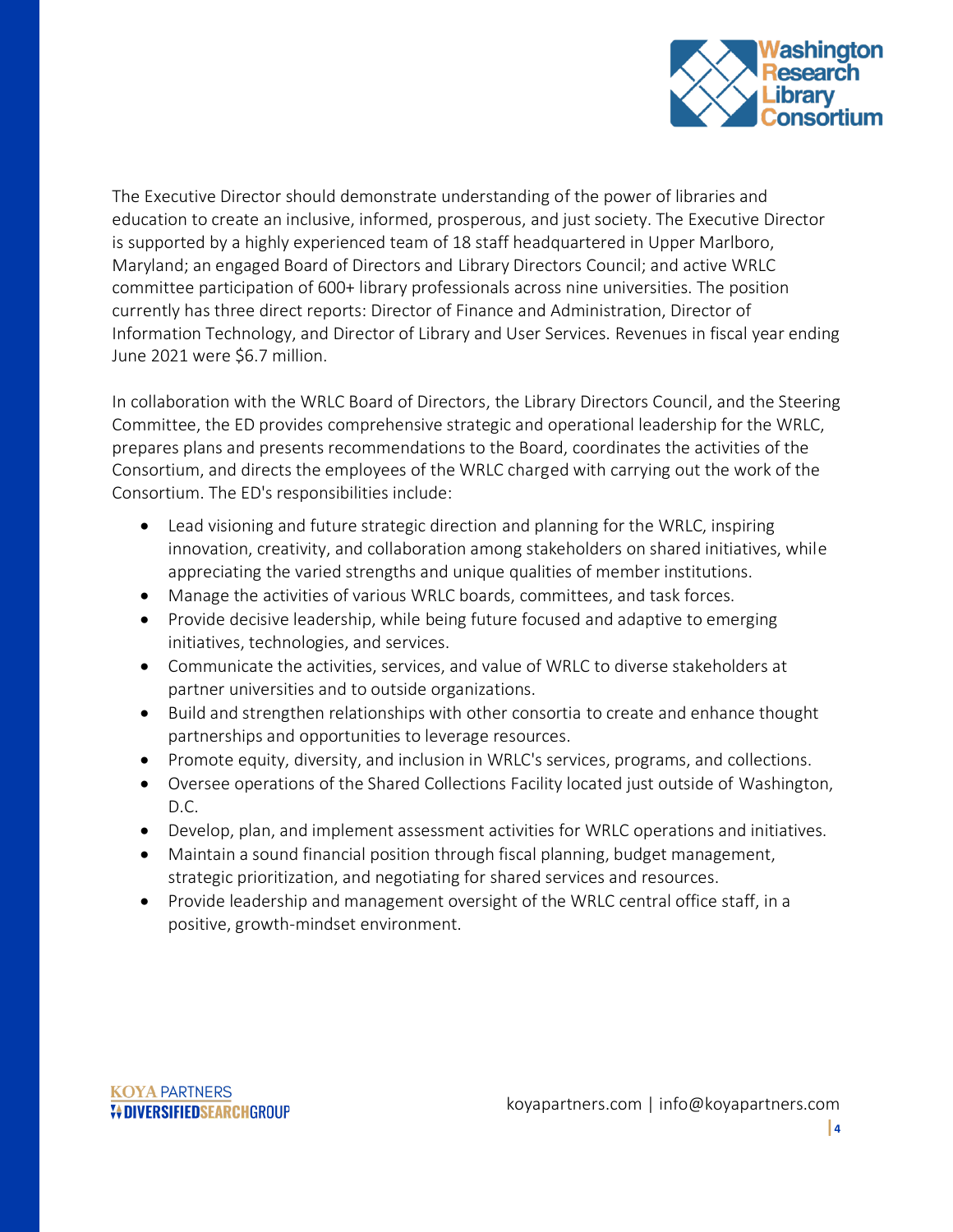

#### Candidate Profile

While no candidate will bring every qualification desired, the details provided below are representative of the attributes, knowledge, and experience WRLC is seeking for this important hire.

#### Strategic and Results-Oriented Leadership

Motivated by WRLC's mission and values for community, vision, equity, inclusion, learning, and innovation the ED will be a strategic and results-oriented leader with a strong track record of progressively responsible leadership experiences. An effective 'big picture' strategist, the ED will understand and implement best practices for organizational management, ensuring that overall day-to-day operations are aligned with strategic goals. Moreover, the ED will bring a demonstrated understanding of sound financial management practices and experience developing a robust partnership with a Board. The ED should have demonstrated skills in presenting; strong listening and communication skills enabling the ED to engage and influence a breadth of stakeholders.

#### Operational Leadership Expertise

Experienced in partnering with a Board of Directors and management team to facilitate, influence, and drive decision-making and goal setting, the ED will share their keen analytic, organizational, and problem-solving skills which support and enable sound decision-making and empower others to contribute to the overall success of the WRLC. The ED will have demonstrated the ability to work in a highly collaborative and collegial environment inspiring confidence, respect, and trust, while creating a positive, inclusive, and empowering culture that mentors and invests in talented staff. While maintaining a balance of strategic and operational responsibilities, the ED will ensure that overall operations are aligned with strategic goals. Bringing a broad technology knowledge base and business acumen, the ED must be technology savvy, with the ability to decipher research, data, or information shared with them to make thoughtful and strategic decisions impacting the delivery of services.

#### Relationship Development and Management

The ED will have the character and confidence to work comfortably in a highly visible role and to interact effectively with a broad range of constituents. Deeply invested in the idea that good ideas can come from anywhere, the ED will be committed to developing a strong working relationship with and across all levels, teams, and member libraries. Engaging and supportive, this individual will be experienced in leading a dynamic and expert staff to meet organizational goals through teamwork and by effectively leveraging individual strengths. Fundamentally, the successful candidate will believe in empowering the staff and maximizing the resources of the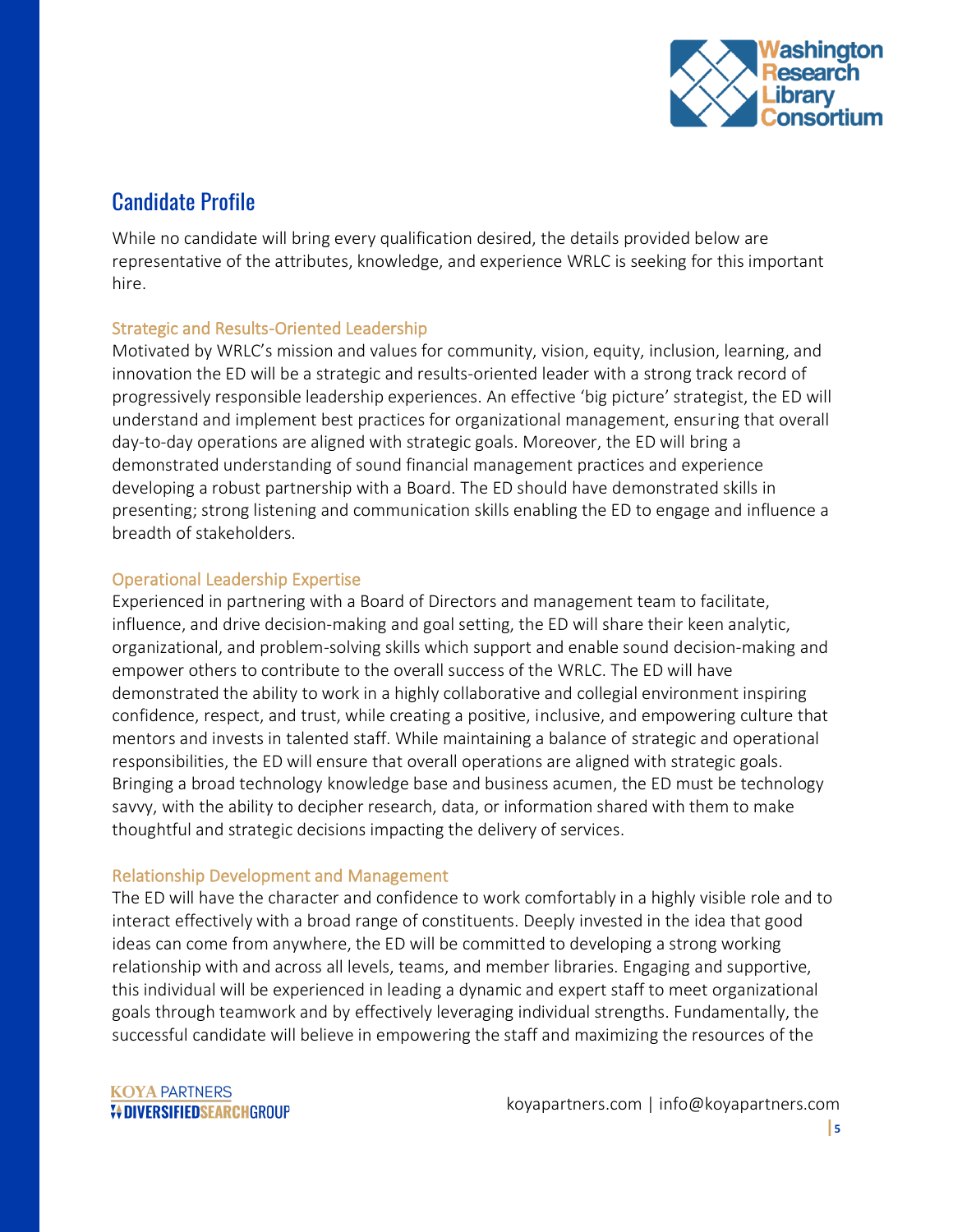

Board to drive WRLC with the right focus in the right areas.

#### Champion for Academic Library Values

The ED will have a deep appreciation and understanding of librarianship, library technologies, and the role of academic libraries in enabling the success of learning, scholarship, and of students and faculty at member universities. A record of experiences in working with existing and emerging information technologies and information management, leveraging them for academic libraries and higher education is essential. With their demonstrated commitment to advancing equity, diversity, and inclusion in libraries and higher education, and adherence to social justice principles they will utilize their organizational and capacity building leadership and ability to engage and energize staff, board members, and member organizations around a clear, shared vision for the future of research libraries.

In addition, candidates will have many of these attributes:

- MLS/MLIS from an ALA-accredited program, or the equivalent combination of a related graduate-level degree and experience in academic libraries or library consortia.
- Project management certification or a record of experience in this area.
- Progressively responsible leadership experience in a nonprofit or academic organization.
- Record of success in securing grants.

#### Compensation & Benefits

Compensation package is competitive and commensurate with the level of experience.

#### **Contact**

Beth Schaefer and Marisa Chock of Koya Partners have been exclusively retained for this search. To express your interest in this role please submit your materials [here.](https://talent-profile.diversifiedsearchgroup.com/search/v2/18194) All inquiries and discussions will be considered strictly confidential.

Koya Partners is committed to providing reasonable accommodation to individuals living with disabilities. If you are a qualified individual living with a disability and need assistance expressing interest online, please email [NonprofitSearchOps@divsearch.com.](mailto:NonprofitSearchOps@divsearch.com) If you are selected for an interview, you will receive additional information regarding how to request an accommodation for the interview process.

……………..